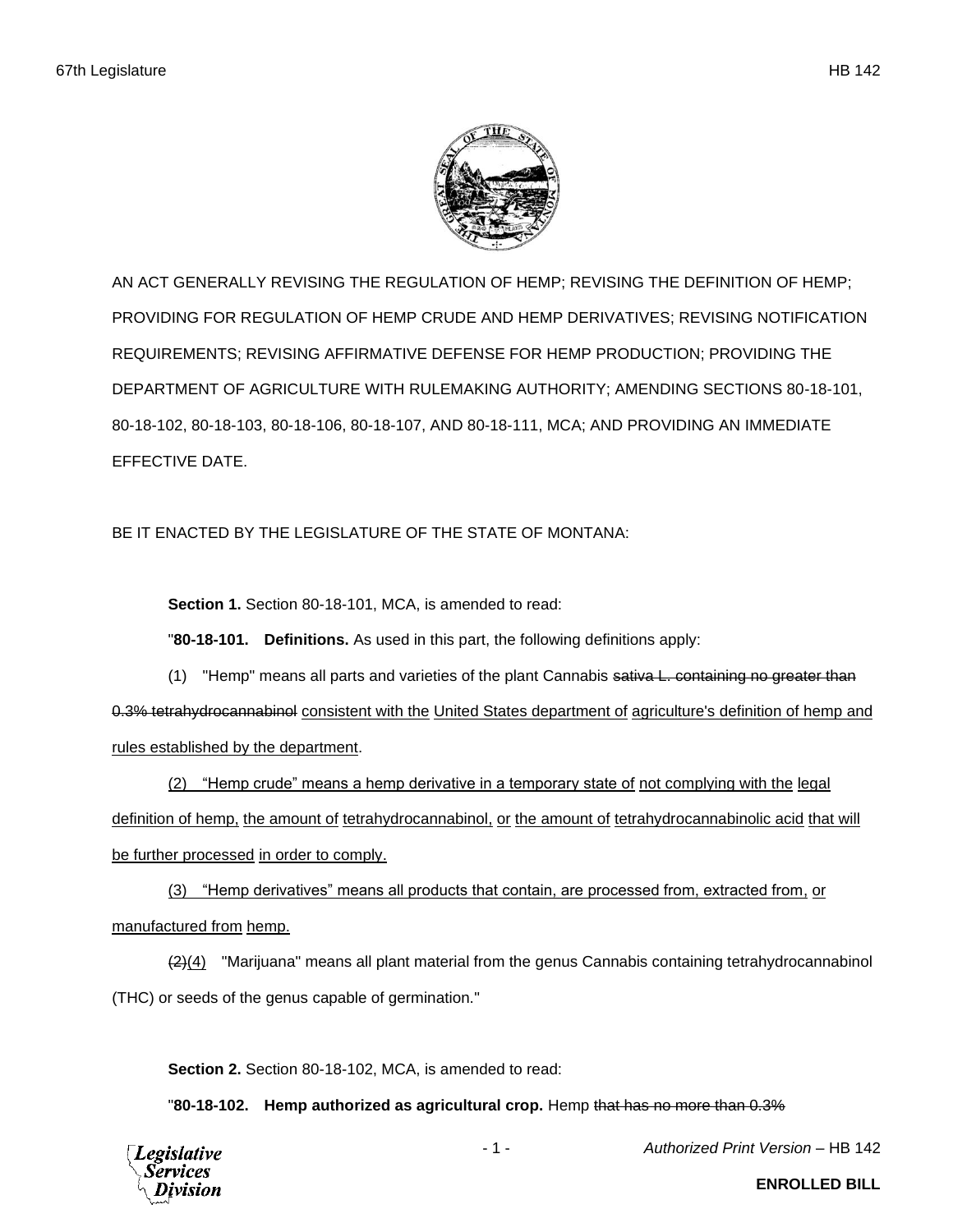tetrahydrocannabinol is considered an agricultural crop in this state. Upon meeting the requirements of 80-18-103, an individual in this state may plant, grow, harvest, possess, process, sell, or buy hemp, including cultivatable seeds or plants if the hemp does not contain more than 0.3% tetrahydrocannabinol."

**Section 3.** Section 80-18-103, MCA, is amended to read:

"**80-18-103. Hemp -- licensing.** (1) An individual growing hemp for commercial purposes or selling propagatable hemp or hemp seeds shall apply to the department for a license on a form prescribed by the department.

(2) The application for a license must include the name and address of the applicant and the legal description of the land area to be used for the production of hemp and any additional information required by rule.

(3) The licensing requirements of this part do not apply to employees of the agricultural experiment station or the Montana state university-Bozeman extension service involved in research and extension-related activities."

**Section 4.** Section 80-18-106, MCA, is amended to read:

"**80-18-106. Hemp production -- notification requirements.** (1) Each licensee shall file with the department:

 $(a)(1)$  documentation showing that the seeds planted are of a the type and variety certified to have no more than 0.3% tetrahydrocannabinol of seeds; and

 $\frac{1}{2}$  a copy of any contract to grow hemp.

(2) Each licensee shall notify the department of the sale or distribution of any hemp grown by the

licensee, including the name and address of the person receiving the hemp."

**Section 5.** Section 80-18-107, MCA, is amended to read:

"**80-18-107. Rulemaking authority.** The department shall adopt rules that include but are not limited to:

(1) testing of the hemp during growth to determine tetrahydrocannabinol levels;



- 2 - *Authorized Print Version* – HB 142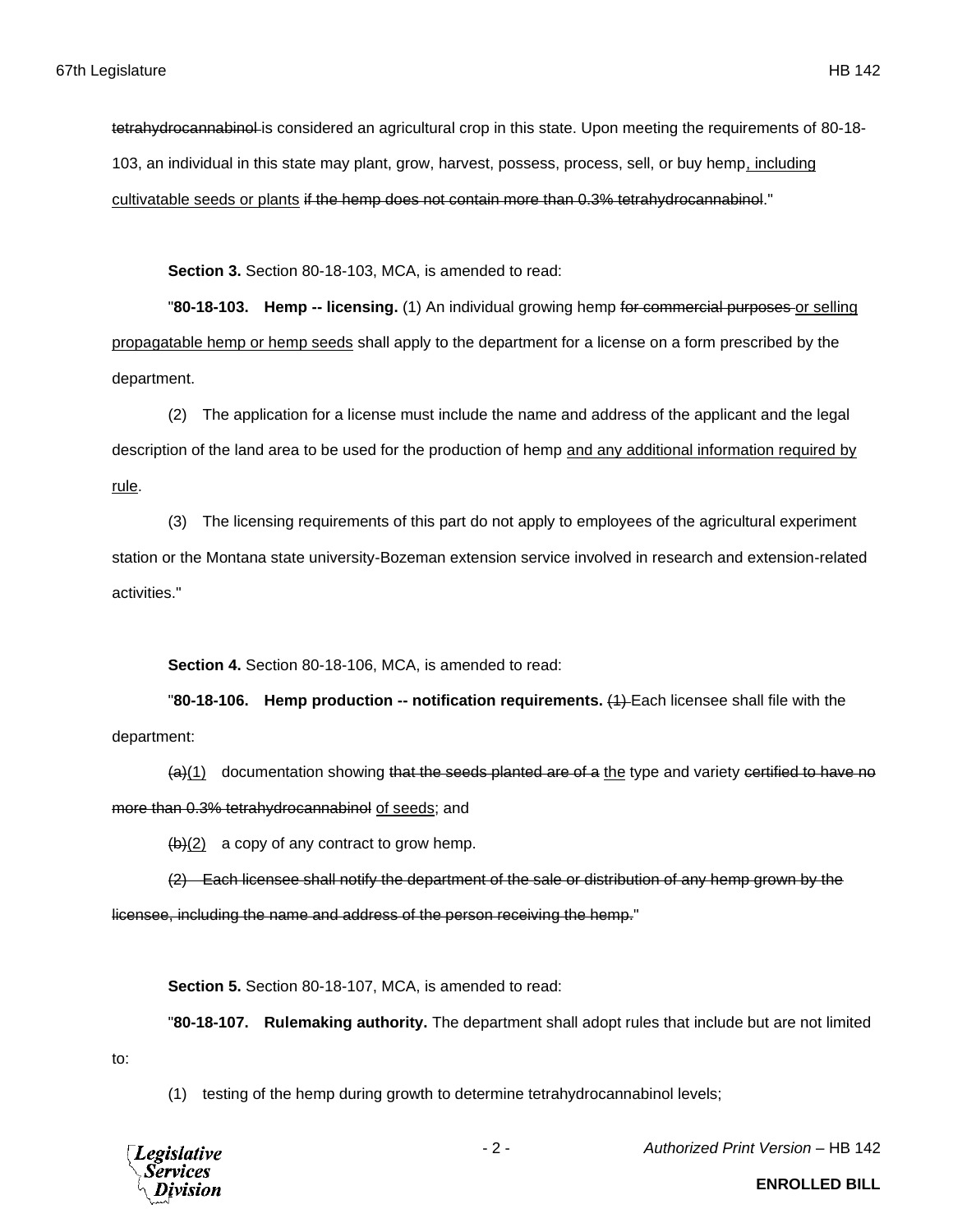(2) supervision of the hemp during its growth and harvest;

(3) assessment of a fee that is commensurate with the costs of the department's activities in licensing,

testing, and supervising hemp production; and

(4) a hemp definition that complies with United States department of agriculture requirements and state regulation;

(5) regulations for hemp derivatives and hemp crude, including licensing, fees, and transportation requirements;

(6) necessary licensing requirements; and

 $(4)(7)$  any other rules and procedures necessary to carry out this part."

**Section 6.** Section 80-18-111, MCA, is amended to read:

"**80-18-111. Affirmative defense for possession or cultivation of marijuana.** (1) It is an affirmative defense to a prosecution for the possession or cultivation of marijuana under 45-9-102, 45-9-103, and 45-9-110 that:

(a) - the defendant was growing or processing hemp pursuant to this in compliance with this part or a tribal plan approved by the United States department of agriculture;

(b) the defendant had valid applicable controlled substances registrations from the United States department of justice, drug enforcement administration; and

(c) the defendant fully complied with all of the conditions of the controlled substances registration.

(2) This section is not an affirmative defense to a charge of criminal sale or distribution of marijuana."

**Section 7. Notification to tribal governments.** The secretary of state shall send a copy of [this act] to each federally recognized tribal government in Montana.

**Section 8. Effective date.** [This act] is effective on passage and approval.

- END -



- 3 - *Authorized Print Version* – HB 142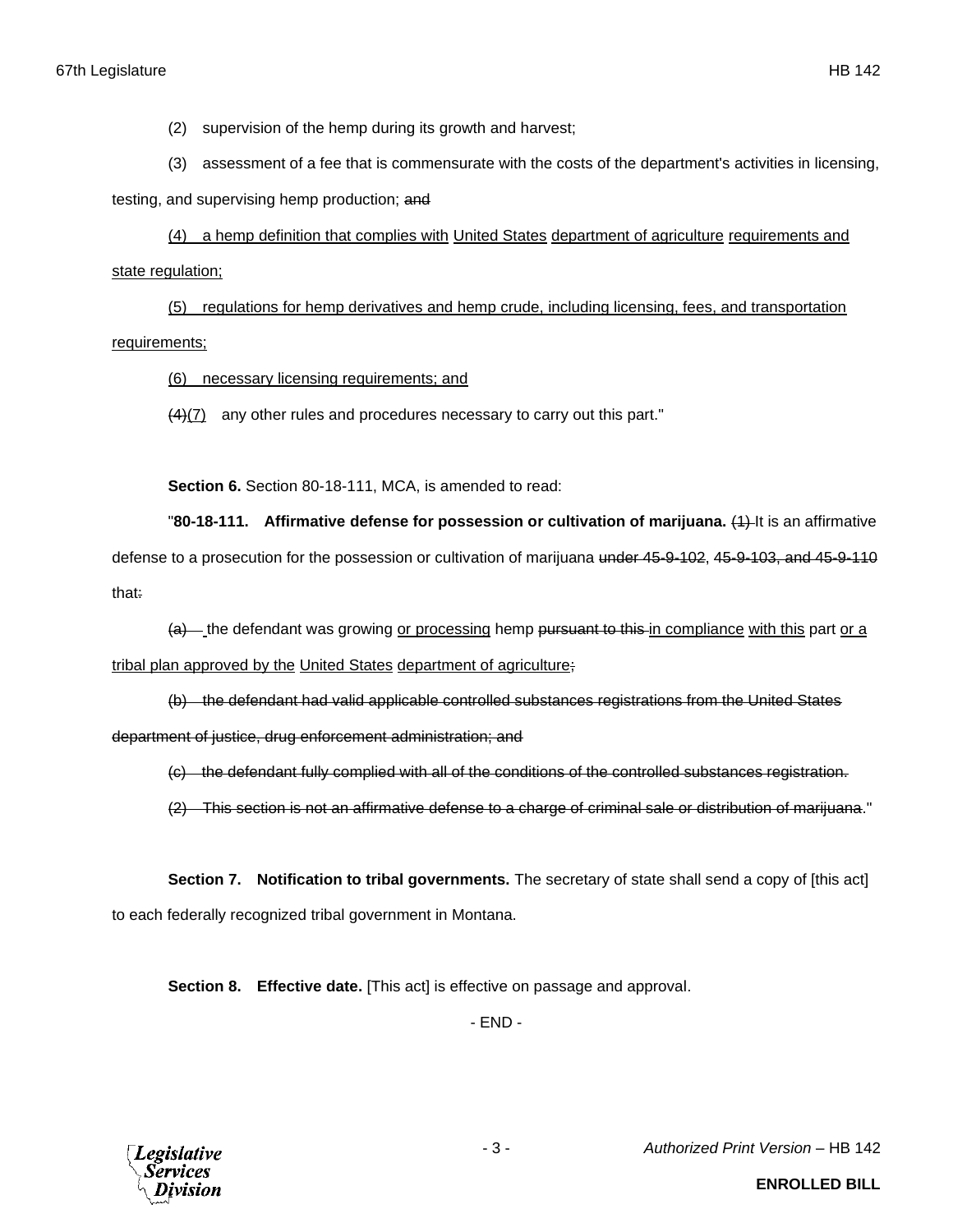I hereby certify that the within bill,

HB 142, originated in the House.

Chief Clerk of the House

Speaker of the House

| Signed this | dav    |
|-------------|--------|
| $\Omega$    | - 2021 |

\_\_\_\_\_\_\_\_\_\_\_\_\_\_\_\_\_\_\_\_\_\_\_\_\_\_\_\_\_\_\_\_\_\_\_\_\_\_\_\_\_\_\_

\_\_\_\_\_\_\_\_\_\_\_\_\_\_\_\_\_\_\_\_\_\_\_\_\_\_\_\_\_\_\_\_\_\_\_\_\_\_\_\_\_\_\_

President of the Senate

| Sianed this |  |
|-------------|--|
| $\Omega$    |  |

\_\_\_\_\_\_\_\_\_\_\_\_\_\_\_\_\_\_\_\_\_\_\_\_\_\_\_\_\_\_\_\_\_\_\_\_\_\_\_\_\_\_\_